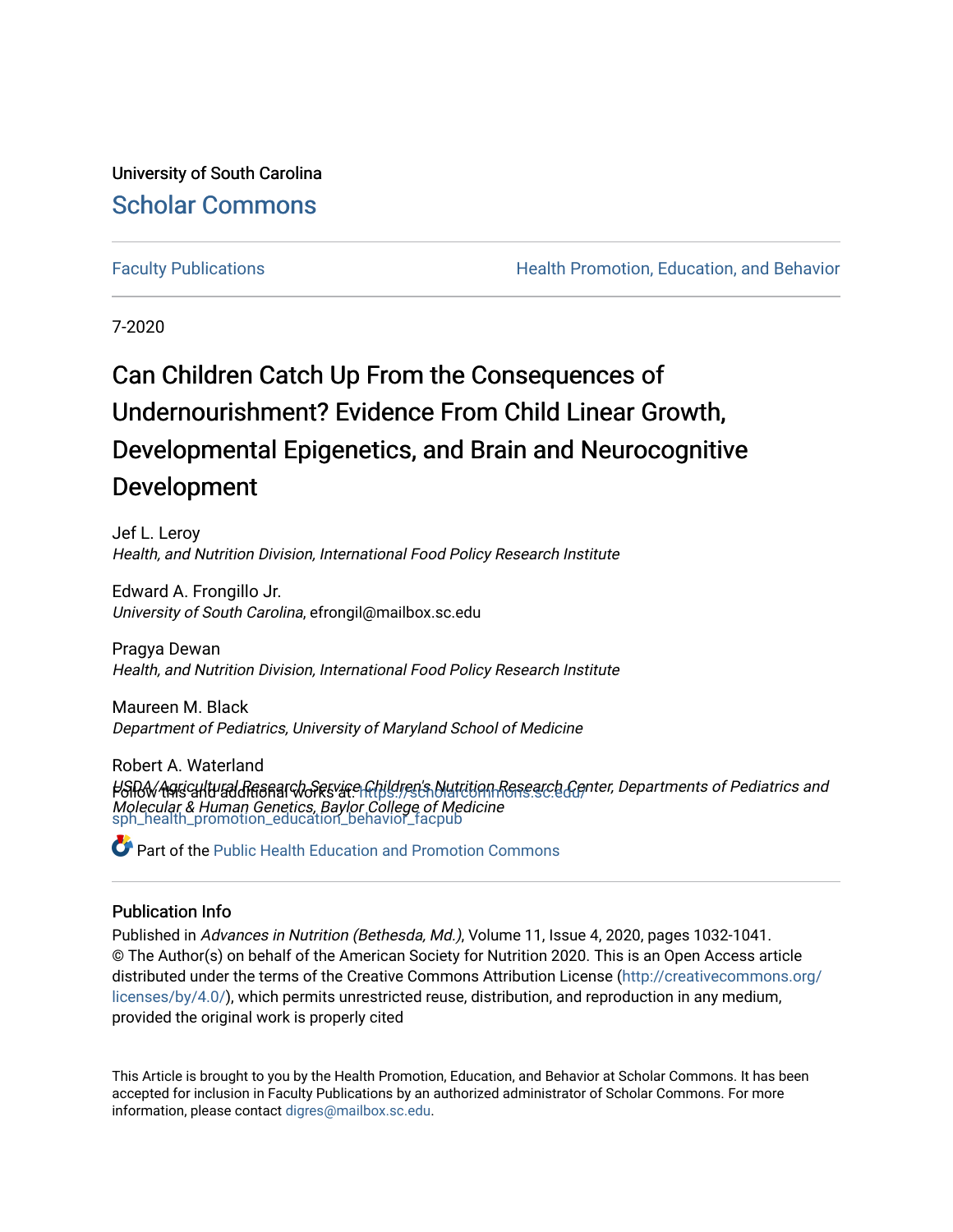# **Can Children Catch up from the Consequences of Undernourishment? Evidence from Child Linear Growth, Developmental Epigenetics, and Brain and Neurocognitive Development**

**Jef L Leroy[,1](#page-1-0) Edward A Frongillo[,2](#page-1-1) Pragya Dewan,[1](#page-1-0) Maureen M Black,[3,](#page-1-2)[4](#page-1-3) and Robert A Waterland[5](#page-1-4)**

<span id="page-1-3"></span><span id="page-1-2"></span><span id="page-1-0"></span><sup>1</sup> Poverty, Health, and Nutrition Division, International Food Policy Research Institute, Washington, DC, USA; <sup>2</sup> Department of Health Promotion, Education, and Behavior, University of South Carolina, Columbia, SC, USA;<sup>3</sup>Department of Pediatrics, University of Maryland School of Medicine, Baltimore, MD, USA; 4RTI International, Research Triangle Park, NC, USA; and <sup>5</sup>USDA/Agricultural Research Service Children's Nutrition Research Center, Departments of Pediatrics and Molecular & Human Genetics, Baylor College of Medicine, Houston, TX, USA

# <span id="page-1-4"></span>**ABSTRACT**

Recovery from nutritionally induced height deficits continues to garner attention. The current literature on catch-up growth, however, has 2 important limitations: wide-ranging definitions of catch-up growth are used, and it remains unclear whether children can recover from the broader consequences of undernutrition. We addressed these shortcomings by reviewing the literature on the criteria for catch-up in linear growth and on the potential to recover from undernutrition early in life in 3 domains: linear growth, developmental epigenetics, and child brain and neurocognitive development. Four criteria must be met to demonstrate catch-up growth in height: after a period in which a growth-inhibiting condition (criterion 1) causes a reduction in linear growth velocity (criterion 2), alleviation of the inhibiting condition (criterion 3) leads to higher-than-normal velocity (criterion 4). Accordingly, studies that are observational, do not use absolute height, or have no alleviation of an inhibiting condition cannot be used to establish catch-up growth. Adoption and foster care, which provide dramatic improvements in children's living conditions not typically attained in nutrition interventions, led to some (but incomplete) recovery in linear growth and brain and neurocognitive development. Maternal nutrition around the time of conception was shown to have long-term (potentially permanent) effects on DNA methylation in the offspring. Undernourishment early in life may thus have profound irreversible effects. Scientific, program, and policy efforts should focus on preventing maternal and child undernutrition rather than on correcting its consequences or attempting to prove they can be corrected. AdvNutr 2020;11:1032-1041.

Keywords: catch-up, linear growth, recovery, undernutrition, undernourishment, adoption, developmental epigenetics, DNA methylation, brain and neurocognitive development

# **Introduction**

Child undernutrition continues to be an important global health problem. Not only does undernutrition increase susceptibility to illness and the risk of death, it also contributes to delays in neurocognitive development, low school achievement, reduced earnings in adulthood, and increased probability of adult noncommunicable chronic diseases [\(1\)](#page-8-0).

<span id="page-1-1"></span>Recognizing the debilitating consequences of child undernutrition, the global community has responded by setting targets to reduce the worldwide burden of this problem [\(2\)](#page-8-1), and reducing the prevalence of child stunting has become a main international nutrition goal [\(3\)](#page-8-2). Based on current evidence, the most effective strategy to reduce stunting is through programs that prevent (rather than treat or reverse) linear growth retardation during the first 1000 d of life

Supported by the CGIAR Research Program on Agriculture for Nutrition and Health (A4NH), led by the International Food Policy Research Institute (to JLL); National Institute of Diabetes and Digestive and Kidney Diseases grant R01 DK106424 (to MMB); and USDA/Agricultural Research Service grant CRIS#3092-5-001-059 (to RAW).

Author disclosures: The authors report no conflicts of interest.

The funders played no role in the design, implementation, analysis, and interpretation of the data.

Supplemental Table 1 and Supplemental Methods are available from the "Supplementary data" link in the online posting of the article and from the same link in the online table of contents at [https://academic.oup.com/advances/.](https://academic.oup.com/advances/)

Address correspondence to JLL (e-mail: [j.leroy@cgiar.org\)](mailto:j.leroy@cgiar.org).

Abbreviations used: Avy, agouti viable yellow; AxinFu, axin fused; DOHaD, developmental origins of health and disease; HAD, height-for-age difference; HAZ, height-for-age z score; ME, metastable epiallele.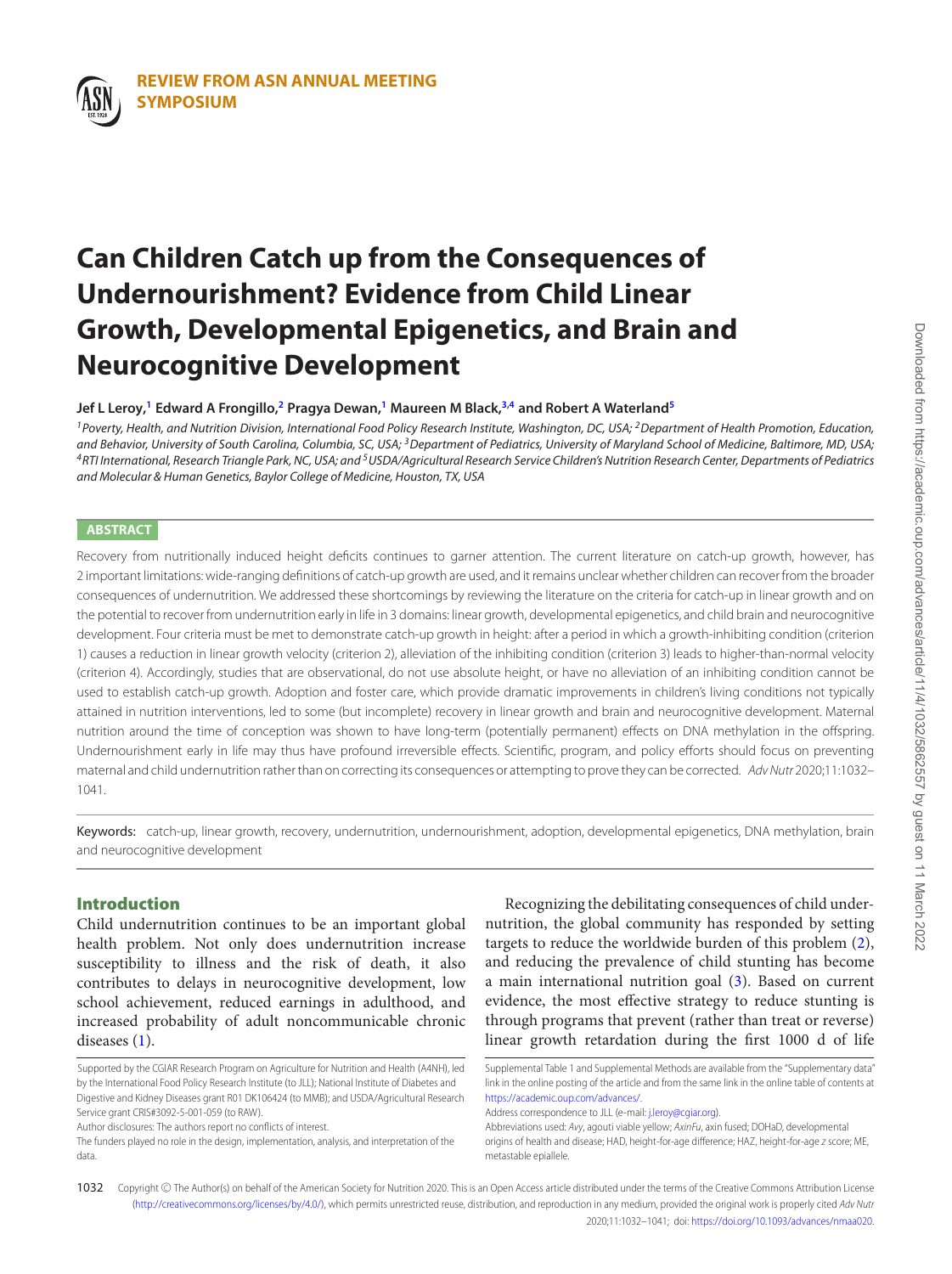(that is, from conception to the child's second birthday) [\(1,](#page-8-0) [4,](#page-8-3) [5\)](#page-8-4). Notwithstanding the commonly accepted view in the nutrition community that linear growth retardation is largely irreversible outside this 1000-d window, the question of whether a height deficit can be restored continues to garner attention in human biology, nutrition, and development economics.

The current literature on reversal of growth retardation (or "catch-up growth") has 2 important limitations. First, wide-ranging definitions of catch-up growth are used, creating confusion as to how to identify catch-up growth and as to whether it is possible [\(6\)](#page-8-5). A second issue relates to the relevance of catch-up growth. Much of the recent literature rests on the premise that linear growth retardation and stunting negatively affect child (neurocognitive) development, and that any recovery from linear growth retardation or stunting will thus automatically lead to improved neurocognitive outcomes. This assumption, however, does not hold: poor linear growth does not cause delays in child development [\(7,](#page-8-6) [8\)](#page-8-7). Therefore, evidence on catch-up in linear growth does not provide insights on children's capacity to recover from the consequences of undernutrition on neurocognitive outcomes and possibly other domains relevant to the child's future wellbeing.

Our objective was to address these shortcomings by carefully reviewing the literature on the potential to recover from undernutrition early in life. We focus on 3 domains: linear growth, developmental epigenetics, and child development. We start with stating the definition of catch-up in linear growth and apply this definition to the current literature. We then review whether, in terms of developmental epigenetics and brain and neurocognitive development, recovery from undernutrition is possible.

#### **Defining catch-up in linear growth**

Catch-up growth in individual children was first described in 1963 in children who were treated for secondary growth disorders (such as renal disease and celiac disease). It was characterized as "rapid linear growth that allowed the child to accelerate toward and, in favorable circumstances, resume his/her pre-illness growth curve" [\(9,](#page-9-0) [10\)](#page-9-1). More recently, catch-up in linear growth has been defined by Boersma and Wit [\(10\)](#page-9-1) as "height velocity above the statistical limits of normality for age or maturity during a defined period of time, following a transient period of growth inhibition; the effect of catch-up growth is to take the child towards his/her pre-retardation growth curve." This definition of catch-up growth implies that 4 criteria must be met to demonstrate catch-up growth in height. First, a growthinhibiting condition is required (criterion 1) which causes a reduction in linear growth velocity (criterion 2). This period of growth inhibition is followed by alleviation of or compensation for the inhibiting condition (criterion 3) which subsequently leads to higher-than-normal velocity (criterion 4)  $(6)$ .

The recent literature has used a wide range of definitions of catch-up growth, including a change in height-for-age

*z* score (HAZ) > 0.67, achieving a HAZ above  $-2$  or  $-1.6$ , or reaching height above the third percentile for height (for age) at any time during follow-up  $(11-21)$ . These various definitions have created substantial confusion in the literature, oversimplify the biology of human growth and development, and create the impression that new descriptions of catch-up growth are simply invented to fit the research methods [\(6\)](#page-8-5). The primary causes of this problem are a poor understanding of the meaning of "higher-thannormal velocity" and confusion about which velocity to use.

### *Higher-than-normal velocity.*

The only way to reduce the accumulated height gap is for children to grow faster (i.e., at a higher velocity) than expected for their age and sex [\(22\)](#page-9-3). Identifying higher-than-normal velocity requires the use of a growth standard which provides information on the expected median and distribution of growth velocity for a given age and sex. Recent literature on catch-up growth ignores this requirement. A cycling analogy (**[Figure 1](#page-3-0)**) illustrates this point: catching up with cyclists ahead requires one to cycle faster than they do. The figure also illustrates that a positive impact on linear growth of an intervention does not imply that catch-up growth occurred. Even if the intervention group improved relative to the comparison group, the height deficit of the intervention group relative to the standard may have widened [\(6\)](#page-8-5).

#### *Velocity of what?*

Only absolute height velocity (i.e., the change in height in cm with age) can be used to study catch-up growth. The common use of HAZs [sometimes referred to as "relative catchup growth" [\(23\)](#page-9-4)] is incorrect. First, HAZs are constructed using cross-sectional SDs and are inappropriate to study changes in height with age [\(22,](#page-9-3) [24\)](#page-9-5); thus, "HAZ-velocities" (i.e., changes in HAZ with age) are not a meaningful construct. Furthermore, the cross-sectional SDs used in the denominator of HAZs increase with age such that a child with a constant absolute height deficit will nevertheless appear to improve with age based on the HAZ. Second, absolute height velocity directly relates to the consequences of linear growth retardation. Contrary to what is commonly believed, only 2 sets of outcomes are caused by linear growth retardation: linear growth retardation causes short stature at adulthood in mothers and this in turns contributes to difficult birth and poor birth outcomes. What matters for these outcomes is the absolute height of the mother and not her relative size [\(7\)](#page-8-6).

### *Establishing catch-up growth.*

Documenting catch-up in linear growth thus requires children to gain length or height in absolute terms faster than the expected linear growth velocity for their age and sex. This is mathematically equal to a reduction in the absolute height deficit [or height-for-age difference (HAD); see **Box 1**] with age [\(22\)](#page-9-3). None of the definitions of catch-up growth recently used in the literature is equivalent to the use of absolute height velocity. The use of these other definitions will thus lead to erroneous conclusions [\(22\)](#page-9-3).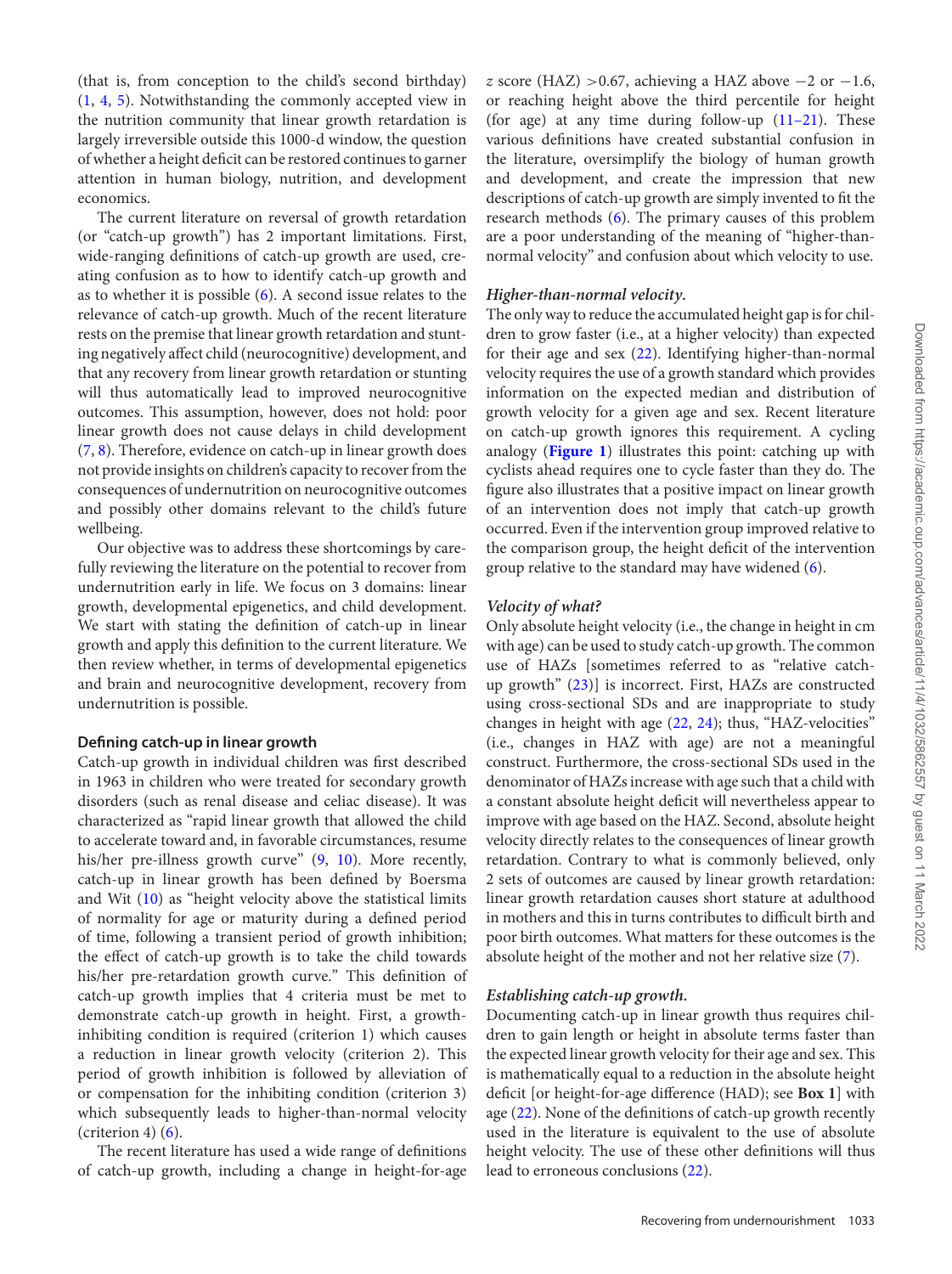<span id="page-3-0"></span>

**FIGURE 1** The difference between the requirements for documenting catch-up in linear growth and documenting impact on linear growth. Catch-up in linear growth requires children to grow faster (i.e., at a higher velocity) than expected for their age and sex. A cycling analogy makes this clear: catching up with the green cyclists ahead (in our case, the growth standard) requires the blue cyclists who have fallen behind (in our case, children with growth retardation) to cycle faster than the cyclists ahead do. By covering a larger distance between age 1 and age 2 (in our case, by accumulating more centimeters), the blue cyclists have narrowed the gap with the green cyclists (in our case, the growth deficit has become smaller). Establishing impact of a nutrition intervention on linear growth requires the cyclists in blue (in our case, children receiving the treatment) to cycle faster than the cyclists in orange (in our case, children in the comparison group), thus creating a gap between both groups between age 1 and age 2 (in our case, a difference in height). Because the cyclists in blue (the treated children) may still be cycling slower than the cyclists in green (the growth standard), the gap between both may still have grown over time. Consequently, a positive impact on linear growth of an intervention does not imply that catch-up growth has occurred. Even if the intervention group improved relative to the comparison group, the height deficit of the intervention group relative to the standard may have widened.

# **BOX 1: HAZ and HAD**

Growth deficits in height in groups of children are expressed as the mean of the individual deficits. These are calculated as the difference between the measured height and the median age- and sex-specific height from the 2006 WHO growth standard [\(25\)](#page-9-6). This HAD can be used in absolute terms or be used standardized by dividing HAD by the SD from the growth standards to calculate HAZ  $(24)$ :

HAD = observed height – median height growth standard

$$
HAZ = \frac{\text{observed height} - \text{median height growth standard}}{\text{SD growth standard}}
$$

$$
= \frac{\text{HAD}}{\text{SD}}
$$

HAZ is constructed using cross-sectional SDs. HAZ is useful to assess the attained height of children at a given age but is inappropriate to assess changes in height as children age; HAZ is thus inappropriate to assess catchup growth in height [\(24\)](#page-9-5). Assessing catch-up growth using HAZ is mathematically different from using HAD and has been demonstrated to lead to erroneous conclusions [\(22\)](#page-9-3).

# **Is catch-up in linear growth possible?**

Both observational studies and studies assessing the impact of interventions have claimed to assess catch-up growth.

We discuss both but limit our review to studies on groups of (rather than individual) children younger than 5 y for 2 reasons. First, a growth standard is available only for children younger than 5 y. Second, the growth standard shows how groups of children are expected to grow. A counterfactual for each individual child, that is, how the child would have grown in the absence of the growth-inhibiting condition, is impossible to establish.

Observational studies, by definition, violate the third criterion to establish catch-up growth, i.e., they do not assess linear growth after the cause of the growth inhibition has been alleviated. Therefore, observational studies cannot be used to establish whether catch-up in linear growth is possible and we do not discuss them further, focusing on experimental or quasi-experimental studies of interventions. We limited our review to adoption studies because they provide the most dramatic improvement in a child's environment with respect to diet, water, sanitation, hygiene, and opportunities for learning and receiving responsive care in a stable household setting. Accordingly, adoption studies provide evidence of the upper bound for what is possible for linear growth outcomes when environmentally inhibiting conditions are alleviated.

We used multiple search strategies to identify articles to include in the review. First, we screened all studies included in the 1994 Martorell et al. [\(26\)](#page-9-7) seminal review on the reversibility of stunting and screened all studies that have cited this review since it was published using Web of Science. We followed the same backward- and forward-looking strategy using the more recent comprehensive review by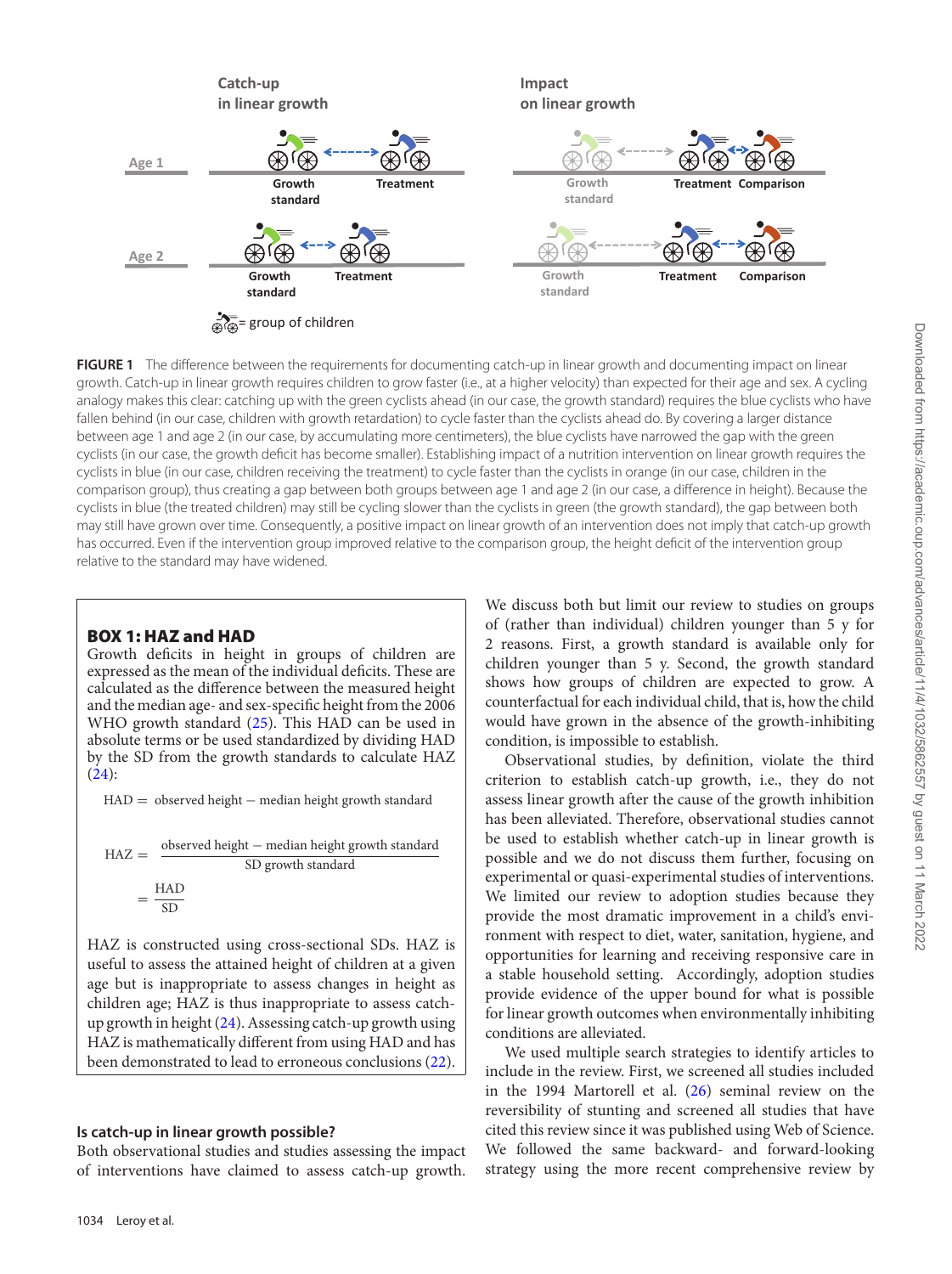<span id="page-4-0"></span>**TABLE 1** Impact of adoption on height-for-age difference in 11 reviewed studies providing a total of 13 estimates of catch-up growth

|    |                           | Country of<br>origin | <b>Country of</b><br>adoption |             | Mean age, mo |      |                               | Height-for-age difference, cm |                                      |        |
|----|---------------------------|----------------------|-------------------------------|-------------|--------------|------|-------------------------------|-------------------------------|--------------------------------------|--------|
|    | Study                     |                      |                               | $\mathbf n$ |              |      | Baseline Follow-up Difference |                               | <b>Baseline Follow-up Difference</b> |        |
|    | Proos et al. (28)         | India                | Sweden                        | 46          | 15.2         | 39.2 | 24.0                          | $-5.9$                        | $-2.7$                               | 3.3    |
| 2  | Melsen et al. (29)        | Asia                 | Denmark                       | 71          | 21.8         | 33.8 | 12.0                          | $-2.7$                        | $-3.4$                               | $-0.7$ |
| 3  | Oostdijk et al. (30)      | Various              | Netherlands                   | 94          | 34.8         | 46.8 | 12.0                          | $-6.7$                        | $-4.6$                               | 2.0    |
| 4  | Oostdijk et al. (30)      | Various              | Netherlands                   | 75          | 34.8         | 58.8 | 74.0                          | $-6.7$                        | $-3.2$                               | 3.4    |
| 5. | Rutter et al. (31)        | Romania              | England                       | 58          | 6.6          | 48.0 | 41.4                          | $-4.4$                        | $-1.4$                               | 3.1    |
| 6  | Jenista and Chapman (32)  | Various              | <b>USA</b>                    | 128         | 6.0          | 20.0 | 14.0                          | $-0.8$                        | $-1.3$                               | $-0.4$ |
|    | Esposito et al. (33)      | Various              | <b>USA</b>                    | 60          | 26.0         | 40.5 | 14.6                          | $-5.0$                        | $-2.6$                               | 2.4    |
| 8  | Esposito et al. (33)      | Various              | <b>USA</b>                    | 46          | 32.6         | 49.7 | 17.1                          | $-2.4$                        | $-2.7$                               | $-0.2$ |
| 9  | Ferrara et al. (34)       | Italy                | Italy                         | 33          | 8.3          | 32.3 | 24.0                          | $-2.5$                        | $-0.5$                               | 1.9    |
| 10 | Fuglestad et al. (35)     | Various              | USA                           | 58          | 12.0         | 18.0 | 6.0                           | $-3.6$                        | $-2.2$                               | 1.3    |
| 11 | Johnson et al. (36)       | Romania              | <b>USA</b>                    | 55          | 21.0         | 42.0 | 21.0                          | $-2.5$                        | 0.5                                  | 3.0    |
| 12 | Kroupina et al. (37)      | Eastern Europe       | <b>USA</b>                    | 46          | 18.9         | 48.9 | 30.0                          | $-3.3$                        | 0.0                                  | 3.3    |
| 13 | van den Dries et al. (38) | China                | Netherlands                   | 92          | 13.0         | 19.0 | 6.0                           | $-1.7$                        | $-2.0$                               | $-0.2$ |

van IJzendoorn et al. [\(27\)](#page-9-19) of studies on plasticity of growth after international adoption published between 1956 and 2006. To identify additional studies examining the link between linear growth and adoption published after 2006, we searched PubMed using the search string "(catch up OR recovery OR growth OR height) AND (adopt OR orphan) AND (child OR infant)." We only included studies that assessed height outcomes (absolute height, HAZ, or height percentiles) in children <5 y of age before and after adoption in order to quantify catch-up growth. A total of 11 studies met the inclusion criteria, providing a total of 13 catch-up growth estimates (**[Table 1](#page-4-0)**, **Supplemental Table 1**). We first computed the children's actual height using the WHO growth standard and the reported sex, mean age, and mean HAZ. We then calculated the difference between the estimated actual height and the expected mean height (the median of the WHO growth standard), i.e., the HAD. We followed this method for the baseline and follow-up values (i.e., before and after adoption). A decrease in HAD from baseline to followup provided evidence of catch-up growth, indicating that the children grew faster in their adoptive environment than expected based on the growth standard, thereby reducing the accumulated height gap. Additional details on the methods are provided in the **Supplemental Methods**.

Evidence of catch-up in linear growth was found in 9 of the 13 estimates (**[Figure 2](#page-5-0)**, [Table 1\)](#page-4-0). The 4 study cohorts with no evidence of catch-up had baseline HAD above −3 cm, suggesting that the potential to catch up might be larger when growth retardation is more severe. Catch-up growth was not limited to children who were adopted before the age of 24 mo, the age after which improvements in linear growth are often considered unlikely [\(22\)](#page-9-3). Complete catch-up in linear growth was found in only 2 of the study cohorts.

The findings have some inherent limitations that could affect their external validity. The most important limitation is the possibility of selection bias. We do not know which (if any) characteristics or traits made a child more likely to be adopted relative to other children in the same setting.

These characteristics (which could be related to their health and nutritional status) may affect their capacity to catch up. We are unable to control for this potential selection in the analyses. Additional limitations are that sample sizes of individual studies were small (with a total of only 855 children across all reviewed studies) and we cannot exclude the possibility that multiple studies included the same adopted children in their analysis. The use of the reported mean values rather than the original individual-level data could have affected the precision because we may have included some observations of children older than 5 y of age (if the reported mean age was  $<$  5 y). Finally, we did not have access to the growth reference used in many of the studies and thus used the WHO standard to derive absolute height values from the reported *z* scores.

#### **Does catch-up in linear growth matter?**

The reviewed adoption studies suggest that catch-up growth is biologically possible when children's home environment is dramatically improved. Showing the potential for children to catch up in linear growth contributes to our understanding of the physiology of human growth, but is it relevant for nutrition programs and policy? Nutrition interventions implemented in low- and middle-income countries do not provide the same dramatic improvements in conditions as adoption does. Various nutrition interventions have been shown to improve linear growth [\(39\)](#page-9-20), but the size of the impact is typically a fraction of that in adoption studies [\(Table 1\)](#page-4-0) and thus too small for catch-up growth to occur. More importantly, the direct benefits of increasing height early in life are limited to women: taller women have a lower probability of obstructed labor and have better birth outcomes. Other outcomes like child development, work capacity, and noncommunicable disease risk at adulthood are associated with linear growth retardation but are not caused by it [\(7\)](#page-8-6). Catch-up in linear growth thus should not be expected to lead to gains in these outcomes. Hence, the important question is whether children can recover in other domains after suffering from undernourishment. We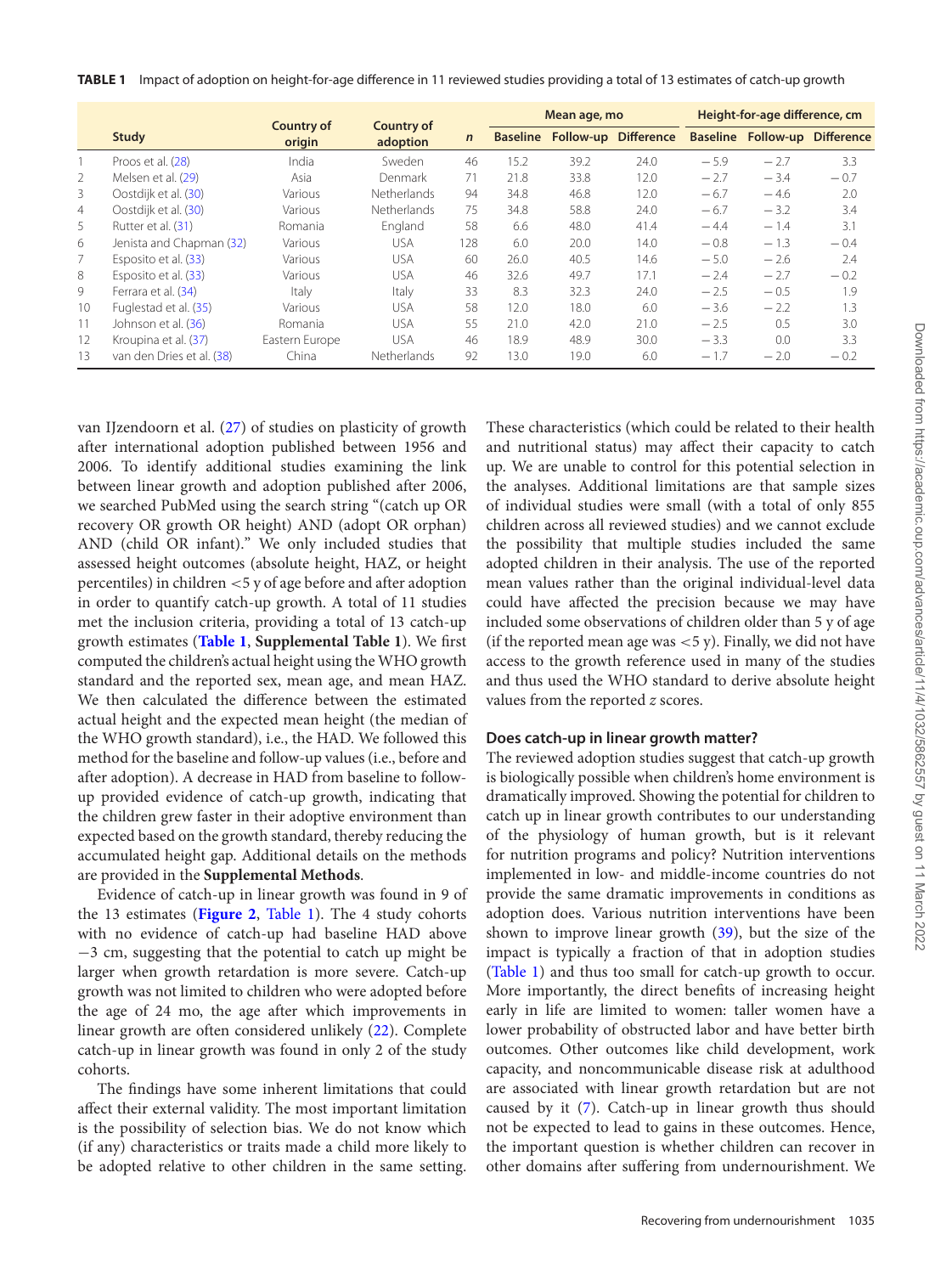<span id="page-5-0"></span>

**FIGURE 2** Child HAD before and after adoption in 11 reviewed studies providing a total of 13 estimates of catch-up growth. Black lines correspond to studies in which catch-up in linear growth was found; gray lines show study cohorts in which no catch-up growth was found. Numbers to the left of the baseline value refer to the numbers shown in the left column of [Table 1.](#page-4-0) HAD, height-for-age difference.

reviewed evidence from studies of developmental epigenetics and child development.

# **Recovering from the consequences of undernourishment: developmental epigenetics**

Long-lasting metabolic consequences of environmental exposures during critical periods of development are broadly referred to as developmental programming [\(40\)](#page-9-21); this overall paradigm is referred to as the developmental origins of health and disease (DOHaD). Twenty years ago Waterland and Garza [\(41\)](#page-9-22) proposed the conceptual framework of metabolic imprinting to guide studies into the fundamental mechanisms responsible for the lifelong persistence of these effects. Metabolic imprinting was proposed to encompass adaptive responses to specific nutritional conditions early in life that are characterized by *1*) a susceptibility limited to a critical ontogenic window early in development, *2*) a persistent effect lasting through adulthood, *3*) a specific and measurable outcome (that may differ quantitatively among individuals), and *4*) a dose–response or threshold relation between a specific exposure and outcome. Of 5 proposed potential mechanisms of metabolic imprinting [\(41\)](#page-9-22), investigators across a range of fields have since made the greatest progress toward understanding metabolic imprinting via nutritional influences on developmental epigenetics.

Epigenetics is the study of mitotically heritable alterations in gene expression potential that are not caused by DNA sequence changes [\(42\)](#page-9-23). These are the fundamental molecular mechanisms underlying cellular differentiation by

1036 Leroy et al.

which our different somatic cell types, although generally containing the same DNA, stably express very different subsets of genes. Various molecular mechanisms—including DNA methylation, modifications to the histone proteins that comprise the nucleosomes that package DNA in the nucleus, autoregulatory DNA-binding proteins, and noncoding RNA—work together to regulate various locus-specific chromatin states in differentiated cells. Of these, the greatest focus in the DOHaD field has been DNA methylation [\(43\)](#page-9-24), which is targeted to cytosines within cytosine-guanine dinucleotides (aka "CpG" or "CG" dinucleotides). DNA methylation modulates chromatin conformation and gene expression potential by regulating the affinity of methylationsensitive DNA-binding proteins. CpG sites are palindromic (i.e., a CpG on the forward strand corresponds to a CpG on the reverse DNA strand). This enables the maintenance of established patterns of CpG methylation during the semiconservative replication of the DNA sequence in which the double-stranded DNA in each daughter cell is formed from 1 existing molecule (which serves as a template) and 1 "new" molecule. Similarly, mitotic heritability of established patterns of CpG methylation is accomplished by the maintenance methylase DNA methyltransferase 1. Hence, cell type-specific patterns of CpG methylation, once established during differentiation, are maintained with high fidelity, leading to the idea that 5-methylcytosine (in the CpG context) may be viewed as the fifth base in the genome. Indeed, CpG methylation is recognized as the most stable epigenetic mark [\(44\)](#page-9-25), making it a prime candidate to mediate metabolic imprinting.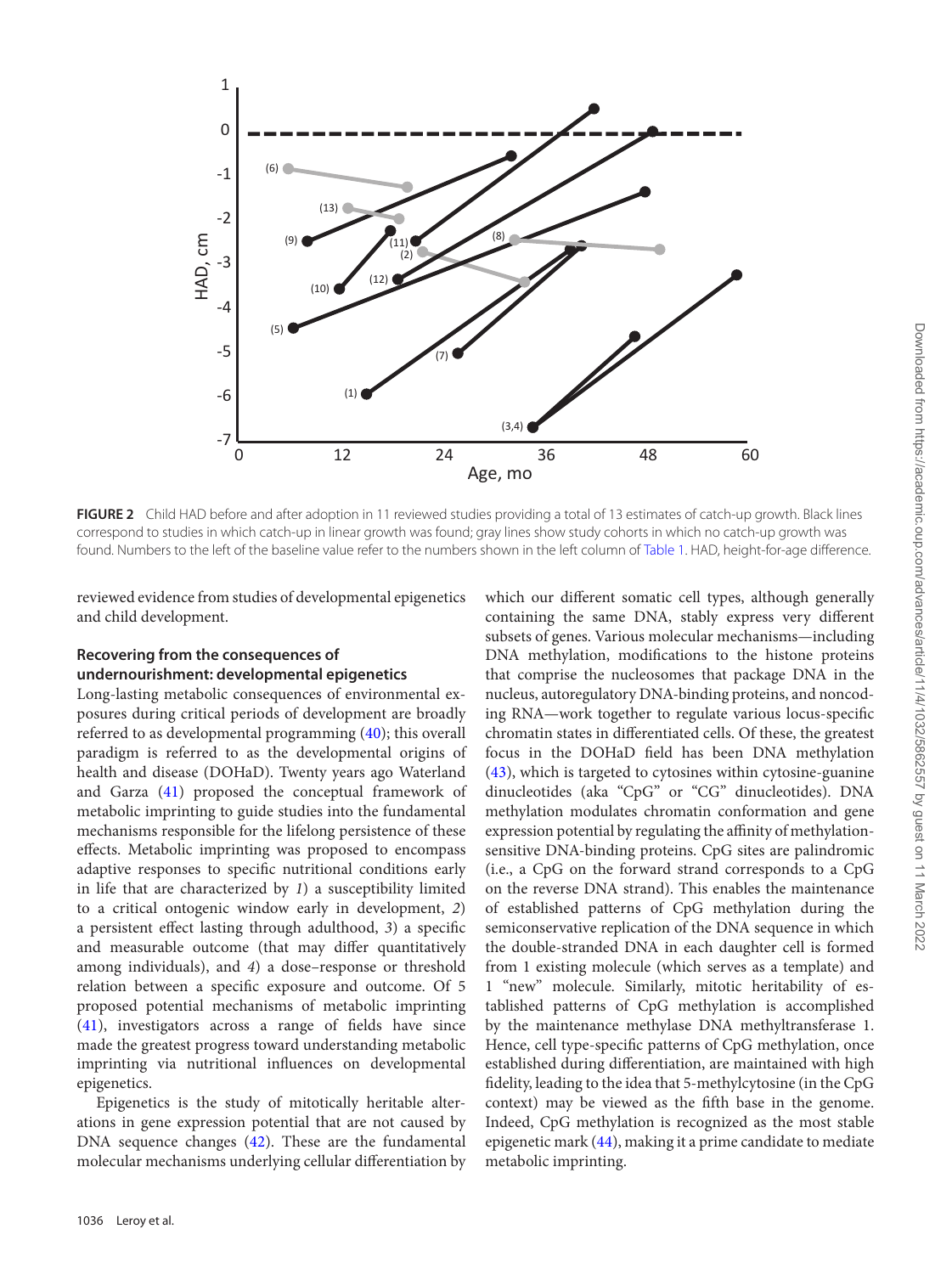Studying CpG methylation in humans is challenging for 2 reasons. First, CpG methylation is inherently cell-type specific. Second, it can be difficult or impossible to gain access to the specific cell types thought to be involved in metabolic imprinting, such as those that are involved in the central regulation of energy balance [\(43\)](#page-9-24). Accordingly, the last 15 y have seen a growing interest in the study of metastable epialleles (MEs) [\(45\)](#page-9-26), genomic regions at which substantial and systemic interindividual variation in epigenetic regulation occurs stochastically (i.e., rather than being primarily genetically determined). Unlike most of the mammalian genome, at which cell type–specific patterns of CpG methylation are predictably established during cellular differentiation, methylation at MEs is established in a largely stochastic fashion in the very early embryo and then maintained during subsequent differentiation of various cellular lineages. This results in systemic interindividual variation in DNA methylation. The phenomenon of epigenetic metastability was first discovered in mice >50 y ago, when interindividual variation in coat color [\(46\)](#page-9-27) and tail deformities [\(47\)](#page-9-28) was observed among inbred (genetically identical) mice. Over the ensuing decades it was understood that these phenomena are due to stochastic interindividual variation in DNA methylation at the *agouti viable yellow*(*Avy*) and *axin fused* (*AxinFu*) MEs, respectively [\(48,](#page-9-29) [49\)](#page-10-0). When, in these models, Waterland and colleagues demonstrated that maternal promethylation dietary supplementation before and during pregnancy can change offspring coat color [\(50\)](#page-10-1) and tail kinkiness [\(51\)](#page-10-2) by increasing DNA methylation at *Avy* and *AxinFu*, the potential involvement of MEs in DOHaD became clear.

Subsequent studies have identified candidate MEs in humans [\(52,](#page-10-3) [53\)](#page-10-4). Research in subsistence farming communities in the Gambia was instrumental in documenting that, just like murine MEs, establishment of DNA methylation at these loci is influenced by maternal nutrition around the time of conception [\(54\)](#page-10-5). In these communities, a single annual rainy season results in dramatic seasonal variation in energy expenditure and availability of specific foods. In the context of this natural experiment, Waterland, Prentice, and colleagues focused on a putative ME encompassing the small noncoding RNA *VTRNA2-1* to provide the first human evidence of metabolic imprinting of DNA methylation. Effects on the establishment of methylation at *VTRNA2-1* were shown to occur during a limited period of susceptibility (preimplantation embryonic development), exhibited longterm stability (from childhood to adulthood, and most likely throughout adulthood), and followed dose–response relations with maternal nutritional status biomarkers (riboflavin, methionine, and dimelthylglycine) in early pregnancy [\(52\)](#page-10-3). Linking patterns of food intake to seasonal variation in maternal nutritional status in these communities is complex, but a recent study documented seasonal variation in maternal intake of riboflavin, folate, choline, and betaine, and wide-ranging seasonal variation in maternal one-carbon nutritional status biomarkers [\(55\)](#page-10-6). Regarding the specific focus of this article, the limited window of susceptibility to nutritional influence, together with the highly stable nature of CpG methylation, suggests that, at least in the context of MEs, epigenetic recovery from periconceptional malnutrition is not likely. Indeed, providing *Avy/a* mice a methyl-supplemented diet for 29 wk postweaning had no effect on coat color or *Avy* methylation [\(56\)](#page-10-7).

Overall, these data on human candidate MEs provide the best evidence that epigenetically mediated metabolic imprinting occurs in humans. Various groups are now exploring these loci, confirming effects of periconceptional exposures on the establishment of methylation, and drawing associations between interindividual variation in DNA methylation and a wide range of phenotypic outcomes related to human disease [\(57\)](#page-10-8). A recent large-scale unbiased screen for human regions of systemic interindividual epigenetic variation [\(58\)](#page-10-9), many of which are likely MEs, should enable accelerated progress in understanding how periconceptional nutrition causes metabolic imprinting of DNA methylation and consequent effects on human health and disease.

# **Recovering from the consequences of undernourishment: brain and neurocognitive development**

Advances in children's neurocognitive development occur through maturation and gene–environment interactions beginning at or before conception [\(59\)](#page-10-10). These speciesspecific experiences are programmed to occur during critical and sensitive age periods, referring to periods of heightened sensitivity to specific stimuli. In the case of a critical period, the timing window is relatively inflexible, meaning that if the stimulus does not occur before the window of sensitivity closes, irreversible damage occurs [\(60\)](#page-10-11). For example, a child who is unable to hear during the first year of life owing to a severe hearing impairment is at significant risk of suffering irreversible damage and permanent hearing loss even if the impairment is subsequently repaired, because sensory input is required for proper development of the auditory cortex [\(61\)](#page-10-12). In contrast, sensitive time periods are less rigid and the period of sensitivity to specific stimuli is less well defined.

Nutrition plays important roles throughout children's neurocognitive development, often aligned with critical and sensitive time periods [\(62\)](#page-10-13). The closing of the neural tube, which begins at ∼17–18 d after conception, before most women know that they are pregnant, is often cited as an early example of the interplay between nutrition and development. Folic acid deficiency has been shown to be associated with neural tube disorders, increasing the risk of irreversible conditions including spina bifida and anencephaly. Iodine deficiency during pregnancy and infancy can impair brain development and neurocognition irreversibly and increase infant mortality [\(63\)](#page-10-14). Nutritional deficiencies often occur in the context of poverty and associated stresses, making it difficult to isolate the effects of nutritional deprivation on neurocognitive development [\(64\)](#page-10-15). Poverty has long been associated with disadvantages in children's neurocognitive development and in school performance, often thought to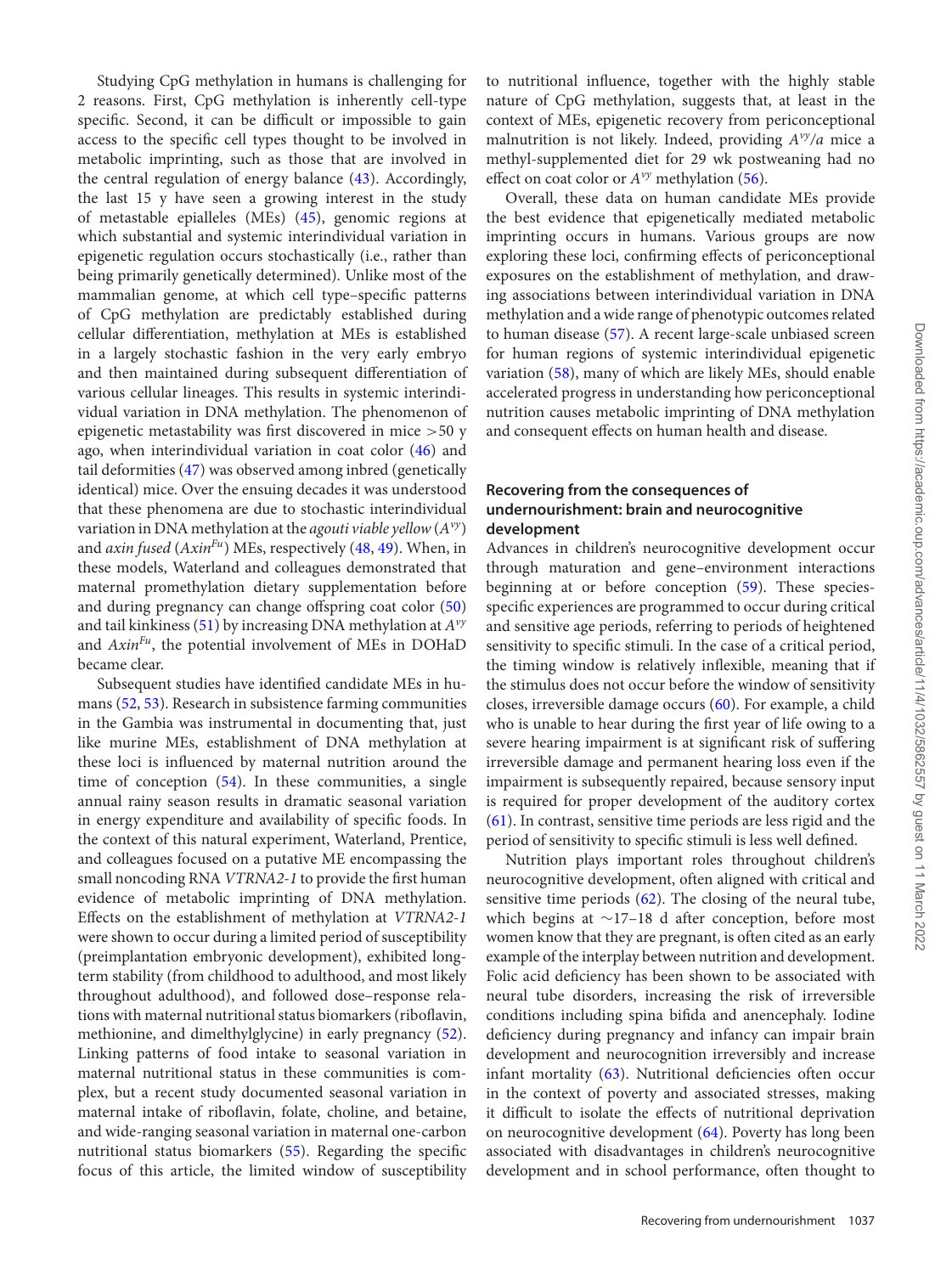be attributed to lack of environmental resources. Recent evidence has shown associations between poverty and reduced volumes of gray matter (principally neuronal cell bodies, associated with processing and cognition, and glia), particularly in areas of the brain associated with learning, including the frontal and temporal cortex and the hippocampus [\(65\)](#page-10-16).

Poverty is often associated with increased stressors, including chaos, violence, noise, and lack of consistent structure. These stressors have been associated with disruptions to the neuroendocrine system, leading to dysregulation of the stress response system and to deficits in neurocognitive, emotional, and behavioral functioning [\(66\)](#page-10-17). Thus, poverty may disrupt neural processing and undermine the development of executive function and the regulation of emotion and attention [\(67\)](#page-10-18).

Nurturant caregiving has been found to be effective in promoting children's neurocognitive development and alleviating some of the negative consequences of early poverty. In a study among preschoolers, caregiving nurturance mediated the associations between poverty and the development of the hippocampus, suggesting that caregiving can have a protective role, even at a neural level [\(68\)](#page-10-19).

The Bucharest Early Intervention Project provides an extreme example of the impact of severe deprivation on early brain development. Children who had been placed in orphanages at birth were enrolled into a randomized controlled trial between the ages of 6 and 31 mo and randomly assigned into a foster care placement or retained in the institution. A third group of children who had not been institutionalized was recruited as a community comparison. Children placed in foster care experienced complete catchup in linear growth by 42 mo of age [\(36\)](#page-9-16) [\(Table 1,](#page-4-0) [Figure 2\)](#page-5-0). Neural function was assessed with electroencephalograms at enrollment (mean age 22 mo) and followed over time. At age 8 y, children who had been institutionalized had significantly less gray matter than children in the community comparison group, with no differences between children who remained in the institution or were placed in foster care  $(69)$ . When white matter (principally myelinated axons, connections associated with learning) was measured, children who had been institutionalized had significantly lower volumes than children in the community comparison group. The children who remained in the institution had the lowest mean volumes (significantly lower than the community comparison group); intermediate volumes were found in the foster care group (not significantly different from the community comparison group).

The findings suggest differential effects of environmental deprivation and stress on gray and white matter. Under typical conditions, gray matter volume decreases with age and white matter volume increases. Gray matter volume did not develop as expected during institutionalization and was not responsive to foster care placement. In contrast, although there appears to be a delay in the development of white matter volume associated with early institutionalization, there was some (but not complete) recovery among the foster care group.

When the cognition of children in the Bucharest Early Intervention Project was assessed, children randomly assigned to the foster care group showed improvements at 48 and 54 mo [\(70\)](#page-10-21). Their scores were significantly lower than those of the comparison group children, however, illustrating incomplete recovery. Furthermore, adults adopted to the United Kingdom as children from orphanages in Romania had abnormal brain structure that explained in part both lower intelligence quotient and greater symptoms of attention-deficit and hyperactivity disorder [\(71\)](#page-10-22). Taken together, these findings suggest that *1*) early environmental stress associated with institutionalization affects brain development, structure, and function; *2*) complete catch-up in linear growth does not necessarily reflect recovery in other domains; *3*) the possibility of recovery varies, potentially depending on the specific brain structure and function, timing, and the environmental intervention; and *4*) complete recovery in complex functions such as neurocognitive development is difficult even with a comprehensive intervention such as foster care. Because neurocognitive development advances through a predictable sequence of interdependent skills, disparities are likely to increase with age as more sophisticated skills are needed, as shown by the threats to academic success that occur among children without basic literacy skills. Although recovery may be possible in some cases, investment in preventing neurocognitive decline is likely to yield stronger and more long-lasting benefits.

# **Discussion**

Undernourishment early in life has profound irreversible effects across the 3 domains we reviewed (linear growth, developmental epigenetics, and child development). First, adoption, which provides a dramatic improvement in the living conditions of children, can lead to catch-up in linear growth, but that catch-up growth was not complete in most cases. Adopted children were still shorter than children growing up in ideal circumstances. Second, studies conducted in subsistence communities in the Gambia provide strong evidence of epigenetically mediated metabolic imprinting in humans. Maternal nutrition around the time of conception was shown to have permanent effects on DNA methylation in the offspring. Third, the field of child development has long recognized the permanent damage that occurs if a stimulus or other input (such as nutrition) is not received within a critical time period. Folic acid deficiency around the time of conception causes spina bifida and anencephaly, 2 irreversible conditions. The Bucharest Early Intervention Project showed lasting effects of institutionalization on children's gray and white matter volumes and on neurocognitive performance. Foster care led to complete catch-up in linear growth but could only partly reverse the brain and neurocognitive effects.

What are the implications for policies and programs? First, the reviewed evidence confirms the paramount importance of ensuring adequate nutrition, health, and responsive care from before conception and throughout childhood. If these conditions are not met, irreversible damage is likely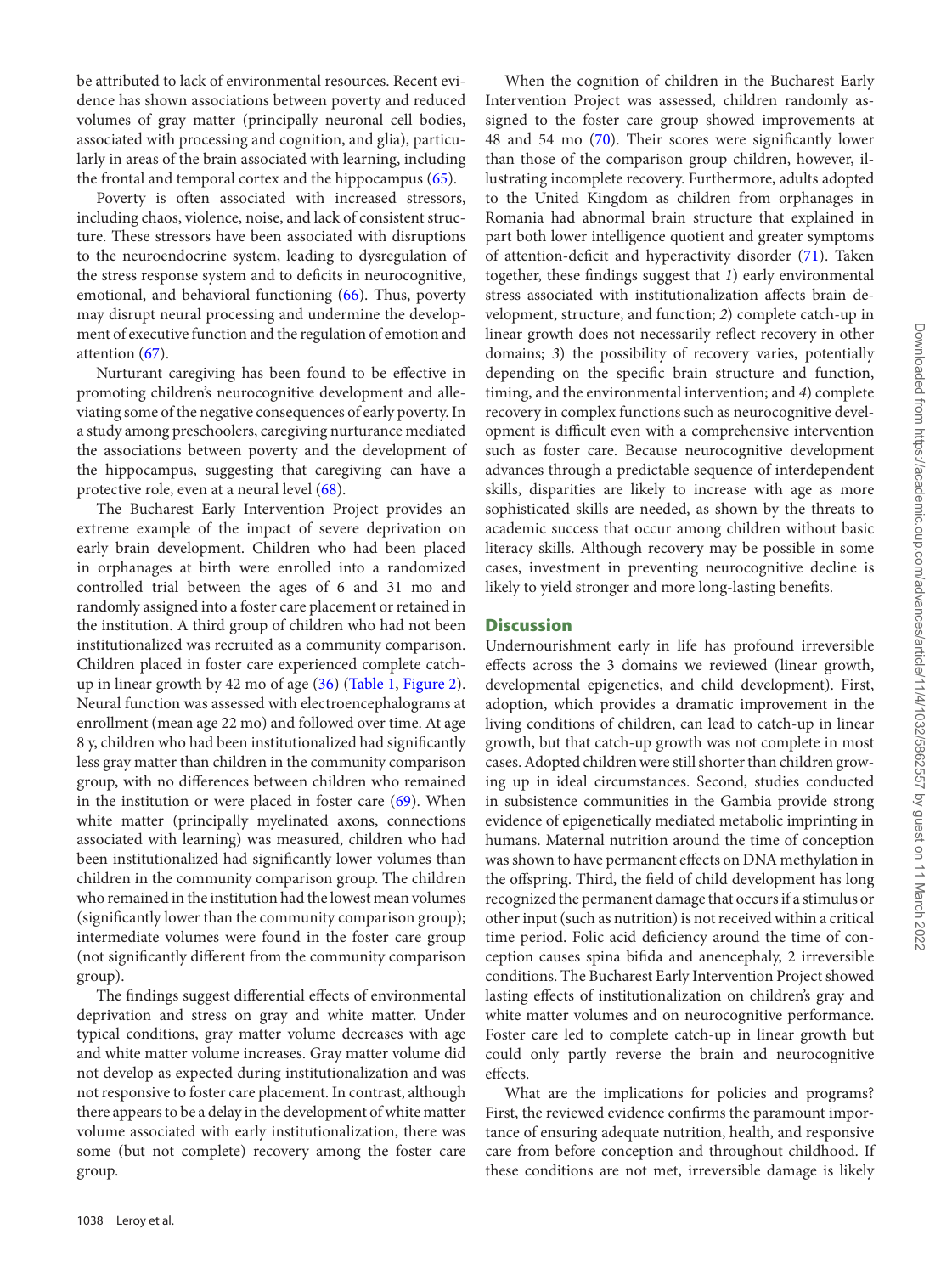to occur [\(72\)](#page-10-23). Exposure to micronutrient supplementation or balanced energy–protein supplements during pregnancy, which typically does not start before the third month of gestation, comes too late to prevent effects on the offspring's DNA methylation. Recovery in linear growth and development has been documented through adoption and foster care but is only partial. Second, the Bucharest Early Intervention Project shows that even if (partial) recovery is possible in 1 domain, it should not be expected to be possible in other domains. Drastically improving conditions postnatally has the potential to partly alleviate the delays in linear growth and neurocognitive development; it will not, however, change the permanent marks of periconceptional undernutrition on the offspring's DNA methylation. Third, the decreasing plasticity with age lies at the basis of targeting nutrition, health, responsive caregiving, early learning, and security and safety interventions to the first 1000 d. Despite the evidence described here, the inability to recover from (nutrition) insults incurred in these critical windows early in life should not lead to a sense of fatalism, i.e., the feeling that interventions beyond this age will not contribute to the child's nutritional status, health, development, and wellbeing. The evidence from the adoption studies reviewed here suggests that linear growth can respond to interventions after 24 mo of age. Child development is characterized by a successive series of sensitive and critical periods. Each of them provides the opportunity to intervene and have a positive effect. The human brain continues to develop throughout childhood, adolescence, and early adulthood, and evidence has shown that some cognitive skills (abstract reasoning) are not acquired until adolescence [\(73\)](#page-10-24). Several important research questions remain. First, doc-

umenting the phenotypic impact of epigenetic variation caused by periconceptional exposure to inadequate nutrition will provide invaluable insights into how diseases later in life can be prevented through preconceptional interventions. Second, we need to better understand to what extent specific interventions can compensate for the irreversible damage already incurred. A relatively straightforward example relates to obstructed labor (and its sequelae). This condition, partly caused by linear growth retardation during the mother's own development, can be prevented nearly entirely by means of cesarean delivery or other instrumental delivery (D Walker, UCSF, personal communication 2019). Although challenging, increasing access to and timely use of highquality obstetric care in developing countries is possible. Other examples come from home- and classroom-based interventions which have been effective in helping children develop compensatory mechanisms to overcome early adversities. Postnatal maternal support has been shown to be effective in altering the intergenerational transmission of stress among infants born to mothers with a history of adverse childhood experiences. Specifically, the transmission of maternal hypothalamic–pituitary–adrenal axis function to infants was moderated by maternal support, as indicated by infant cortisol reactivity [\(74\)](#page-10-25). Classroom interventions have shown that embedding self-regulation into academic lessons among kindergarten children in high-poverty communities can enhance children's engagement in learning, with beneficial effects on executive functions, reasoning, attention, and salivary cortisol, as well as on academic performance [\(75\)](#page-10-26). Benefits lasted through early elementary school, suggesting that children acquired basic mechanisms to promote learning.

# **Conclusion**

The evidence from the 3 domains we reviewed shows that adverse conditions including undernutrition early in life have irreversible effects. Although partial catch-up is possible in linear growth and neurocognition after adoption, most interventions in low- and middle-income countries do not achieve these dramatic improvements in conditions. We maintain that studies that purport to study catch-up using observational data or methods that do not cover the 4 criteria outlined here are inaccurate at best and likely counterproductive. Scientific, program, and policy efforts in nutrition should focus on preventing maternal and child undernutrition rather than on correcting its consequences or attempting to prove that the consequences can be corrected.

# **Acknowledgments**

The authors' responsibilities were as follows—JLL and EAF: developed the ideas presented in the article; PD: conducted the review and analyses of adoption studies; JLL and PD: drafted the text on catch-up in linear growth and EAF revised it critically for content; RAW: drafted the text on developmental epigenetics; MMB: drafted the text on child development; and all authors: read, edited, and approved the final manuscript.

## **References**

- <span id="page-8-0"></span>1. Black RE, Victora CG, Walker SP, Bhutta ZA, Christian P, de Onis M, Ezzati M, Grantham-McGregor S, Katz J, Martorell R, et al. Maternal and child undernutrition and overweight in low-income and middleincome countries. Lancet 2013;382:427–51.
- <span id="page-8-1"></span>2. Gillespie S, van den Bold M. Stories of change in nutrition: an overview. Glob Food Sec 2017;13:1–11.
- <span id="page-8-2"></span>3. WHO. Global nutrition targets 2025: stunting policy brief (WHO/NMH/NHD/14.3). Geneva (Switzerland): WHO; 2014.
- <span id="page-8-3"></span>4. Ruel MT, Menon P, Habicht J-P, Loechl C, Bergeron G, Pelto G, Arimond M, Maluccio J, Michaud L, Hankebo B. Age-based preventive targeting of food assistance and behaviour change and communication for reduction of childhood undernutrition in Haiti: a cluster randomised trial. Lancet 2008;371:588–95.
- <span id="page-8-4"></span>5. Black RE, Allen LH, Bhutta ZA, Caulfield LE, de Onis M, Ezzati M, Mathers C, Rivera J. Maternal and child undernutrition: global and regional exposures and health consequences. Lancet 2008;371:243–60.
- <span id="page-8-5"></span>6. Frongillo EA, Leroy JL, Lapping K. Appropriate use of linear growth measures to assess impact of interventions on child development and catch-up growth. Adv Nutr 2019;10(3):372–9.
- <span id="page-8-6"></span>7. Leroy JL, Frongillo EA. Perspective: what does stunting really mean? A critical review of the evidence. Adv Nutr 2019;10:196–204.
- <span id="page-8-7"></span>8. Prado EL, Larson LM, Cox K, Bettencourt K, Kubes JN, Shankar AH. Do effects of early life interventions on linear growth correspond to effects on neurobehavioural development? A systematic review and meta-analysis. Lancet Glob Health 2019;7:e1398–413.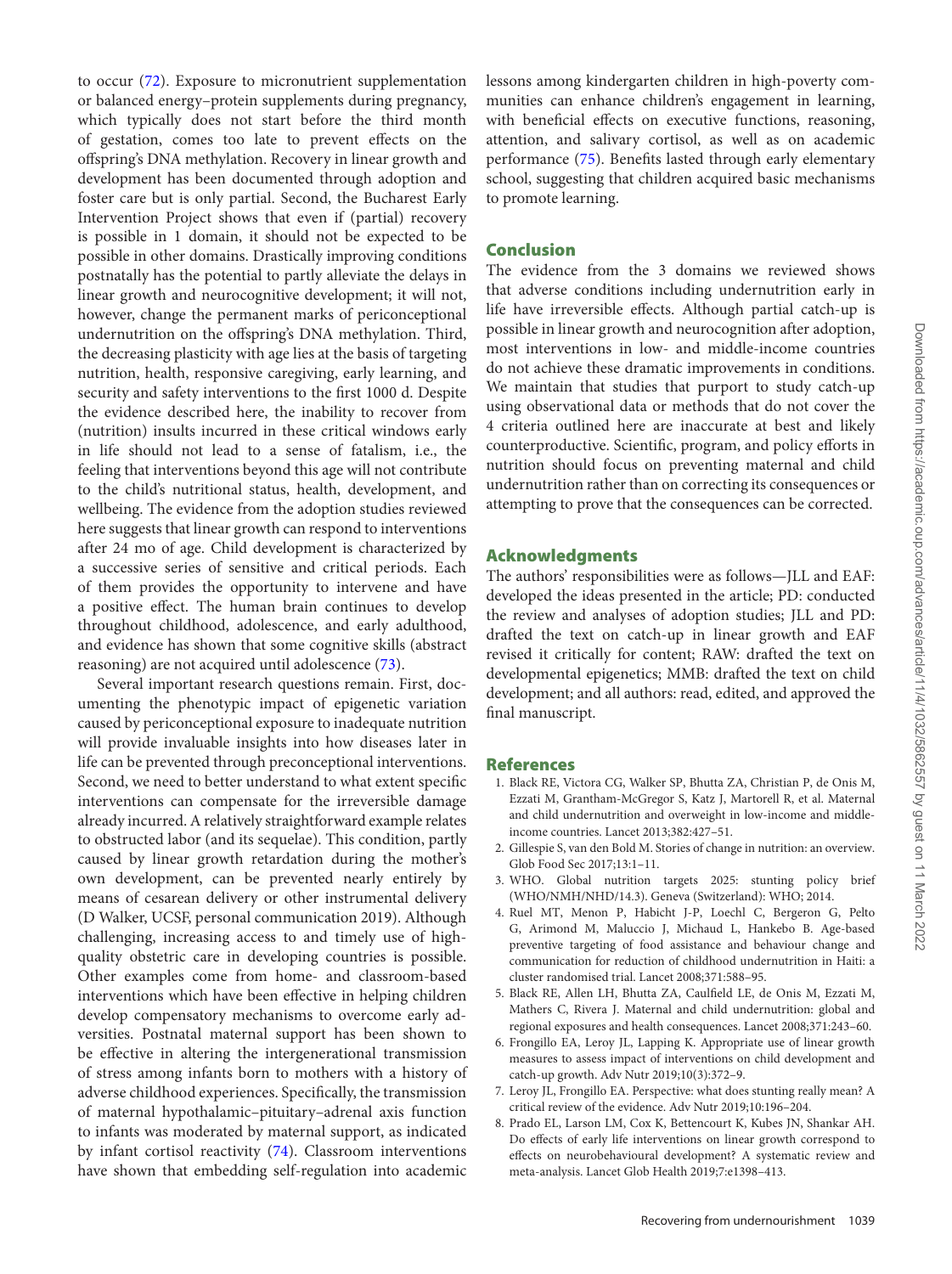- <span id="page-9-0"></span>9. Prader A, Tanner JM, von Harnack G. Catch-up growth following illness or starvation. An example of developmental canalization in man. J Pediatr 1963;62:646–59.
- <span id="page-9-1"></span>10. Boersma B, Wit JM. Catch-up growth. Endocr Rev 1997;18:646–61.
- <span id="page-9-2"></span>11. Campisi SC, Carbone SE, Zlotkin S. Catch-up growth in full-term small for gestational age infants: a systematic review. Adv Nutr 2019;10: 104–11.
- 12. Pradeilles R, Norris T, Ferguson E, Gazdar H, Mazhar S, Bux Mallah H, Budhani A, Mehmood R, Aslam S, Dangour AD, et al. Factors associated with catch-up growth in early infancy in rural Pakistan: a longitudinal analysis of the women's work and nutrition study. Matern Child Nutr 2019;15:e12733.
- 13. Svefors P, Pervin J, Islam Khan A, Rahman A, Ekström E-C, El Arifeen S, Ekholm Selling K, Persson L-Å. Stunting, recovery from stunting and puberty development in the MINIMat cohort, Bangladesh. Acta Paediatr 2020;109:122–33.
- 14. Takeuchi A, Yorifuji T, Hattori M, Tamai K, Nakamura K, Nakamura M, Kageyama M, Kubo T, Ogino T, Kobayashi K, et al. Catch-up growth and behavioral development among preterm, small-for-gestational-age children: a nationwide Japanese population-based study. Brain Dev 2019;41:397–405.
- 15. van Wyk L, Boers KE, van Wassenaer-Leemhuis AG, van der Post JAM, Bremer HA, Delemarre FMC, Gordijn SJ, Bloemenkamp KWM, Roumen FJME, Porath M, et al. Postnatal catch-up growth after suspected fetal growth restriction at term. Front Endocrinol (Lausanne) 2019;10:274.
- 16. Handa S, Peterman A. Is there catch-up growth? Evidence from three continents. Oxf Bull Econ Stat 2016;78:470–500.
- 17. Georgiadis A, Benny L, Duc LT, Galab S, Reddy P, Woldehanna T. Growth recovery and faltering through early adolescence in low- and middle-income countries: determinants and implications for cognitive development. Soc Sci Med 2017;179:81–90.
- 18. Georgiadis A. The sooner the better but it's never too late: the impact of nutrition at different periods of childhood on cognitive development. Young Lives Working Paper 159. Oxford: Young Lives; 2017.
- 19. Crookston BT, Schott W, Cueto S, Dearden KA, Engle P, Georgiadis A, Lundeen EA, Penny ME, Stein AD, Behrman JR. Postinfancy growth, schooling, and cognitive achievement: Young Lives. Am J Clin Nutr 2013;98(6):1555–63.
- 20. Crookston BT, Penny ME, Alder SC, Dickerson TT, Merrill RM, Stanford JB, Porucznik CA, Dearden KA. Children who recover from early stunting and children who are not stunted demonstrate similar levels of cognition. J Nutr 2010;140:1996–2001.
- 21. Casale D, Desmond C, Richter L. Catch-up growth in height and cognitive function: why definitions matter. Econ Hum Biol 2020;37:100853.
- <span id="page-9-3"></span>22. Leroy JL, Ruel M, Habicht J-P, Frongillo EA. Using height-for-age differences (HAD) instead of height-for-age z-scores (HAZ) for the meaningful measurement of population-level catch-up in linear growth in children less than 5 years of age. BMC Pediatr 2015;15:145.
- <span id="page-9-4"></span>23. Desmond C, Casale D. Catch-up growth in stunted children: definitions and predictors. PLoS One 2017;12:e0189135.
- <span id="page-9-5"></span>24. Leroy JL, Ruel M, Habicht J-P, Frongillo EA. Linear growth deficit continues to accumulate beyond the first 1000 days in low- and middleincome countries: global evidence from 51 national surveys. J Nutr 2014;144:1460–6.
- <span id="page-9-6"></span>25. WHO Multicentre Growth Reference Study Group. WHO child growth standards based on length/height, weight and age. Acta Paediatr Suppl 2006;450:76–85.
- <span id="page-9-7"></span>26. Martorell R, Khan LK, Schroeder DG. Reversibility of stunting: epidemiological findings in children from developing countries. Eur J Clin Nutr 1994;48(Suppl 1):S45–57.
- <span id="page-9-19"></span>27. Van Ijzendoorn MH, Bakermans-Kranenburg MJ, Juffer F. Plasticity of growth in height, weight, and head circumference: meta-analytic evidence of massive catch-up after international adoption. J Dev Behav Pediatr 2007;28:334–43.
- <span id="page-9-8"></span>28. Proos LA, Hofvander Y, Wennqvist K, Tuvemo T. A longitudinal study on anthropometric and clinical development of Indian children adopted in Sweden. Ups J Med Sci 1992;97:93–106.
- <span id="page-9-9"></span>29. Melsen B, Wenzel A, Miletic T, Andreasen J, Vagn-Hansen PL, Terp S. Dental and skeletal maturity in adoptive children: assessments at arrival and after one year in the admitting country. Ann Hum Biol 1986;13: 153–9.
- <span id="page-9-10"></span>30. Oostdijk W, Yapm Y, Rekers-Mombarg LTM, Massa G, Brand R, Drop S. The impact of early puberty on final height in foreign born, adopted children in the Netherlands. Central Precocious Puberty and gonadotropin releasing hormone agonist treatment. Erasmus University Rotterdam; 1996.
- <span id="page-9-11"></span>31. Rutter M, Andersen-Wood L, Beckett C, Bredenkamp D, Castle J, Dunn J, Ehrich K, Groothues C, Harborne A, Hay D, et al. Developmental catch-up, and deficit, following adoption after severe global early privation. J Child Psychol Psychiatry Allied Discip 1998;39:465–76.
- <span id="page-9-12"></span>32. Jenista JA, Chapman D. Medical problems of foreign-born adopted children. Am J Dis Child 1987;141:298–302.
- <span id="page-9-13"></span>33. Esposito EA, Koss KJ, Donzella B, Gunnar MR. Early deprivation and autonomic nervous system functioning in post-institutionalized children. Dev Psychobiol 2016;58:328–40.
- <span id="page-9-14"></span>34. Ferrara P, Cutrona C, Guadagno C, Amodeo ME, Del-Vescovo E, Ianniello F, Petitti T. Changes in trajectories of physical growth in a domestic adoptees sample: a preliminary study. Turk J Pediatr 2018;60:464–6.
- <span id="page-9-15"></span>35. Fuglestad AJ, Kroupina MG, Johnson DE, Georgieff MK. Micronutrient status and neurodevelopment in internationally adopted children. Acta Paediatr 2016;105:e67–76.
- <span id="page-9-16"></span>36. Johnson DE, Tang A, Almas AN, Degnan KA, McLaughlin KA, Nelson CA, Fox NA, Zeanah CH, Drury SS. Caregiving disruptions affect growth and pubertal development in early adolescence in institutionalized and fostered Romanian children: a randomized clinical trial. J Pediatr 2018;203:345–53.e3.
- <span id="page-9-17"></span>37. Kroupina MG, Eckerle JK, Fuglestad AJ, Toemen L, Moberg S, Himes JH, Miller BS, Petryk A, Johnson DE. Associations between physical growth and general cognitive functioning in international adoptees from Eastern Europe at 30 months post-arrival. J Neurodev Disord 2015;7:1–9.
- <span id="page-9-18"></span>38. van den Dries L, Juffer F, Van Ijzendoorn MH, Bakermans-Kranenburg MJ. Infants' physical and cognitive development after international adoption from foster care or institutions in China. J Dev Behav Pediatr 2010;31:144–50.
- <span id="page-9-20"></span>39. Bhutta ZA, Das JK, Rizvi A, Gaffey MF, Walker N, Horton S, Webb P, Lartey A, Black RE. Evidence-based interventions for improvement of maternal and child nutrition: what can be done and at what cost? Lancet 2013;382:452–77.
- <span id="page-9-21"></span>40. Lucas A. Programming by early nutrition in man. Ciba Found Symp 1991;156:38–50; discussion 50–5.
- <span id="page-9-22"></span>41. Waterland RA, Garza C. Potential mechanisms of metabolic imprinting that lead to chronic disease. Am J Clin Nutr 1999;69:179–97.
- <span id="page-9-23"></span>42. Jaenisch R, Bird A. Epigenetic regulation of gene expression: how the genome integrates intrinsic and environmental signals. Nat Genet 2003;33(Suppl):245–54.
- <span id="page-9-24"></span>43. Waterland RA, Michels KB. Epigenetic epidemiology of the developmental origins hypothesis. Annu Rev Nutr 2007;27: 363–88.
- <span id="page-9-25"></span>44. Cedar H, Bergman Y. Linking DNA methylation and histone modification: patterns and paradigms. Nat Rev Genet 2009;10:295–304.
- <span id="page-9-26"></span>45. Rakyan VK, Blewitt ME, Druker R, Preis JI, Whitelaw E. Metastable epialleles in mammals. Trends Genet 2002;18:348–51.
- <span id="page-9-27"></span>46. Dickies MM. A new viable yellow mutation in the house mouse. J Hered 1962;53:84–6.
- <span id="page-9-28"></span>47. Theiler K, Gluecksohn-Waelsch S. The morphological effects and the development of the fused mutation in the mouse. Anat Rec 1956;125:83–103.
- <span id="page-9-29"></span>48. Duhl DM, Vrieling H, Miller KA, Wolff GL, Barsh GS. Neomorphic agouti mutations in obese yellow mice. Nat Genet 1994;8:59–65.